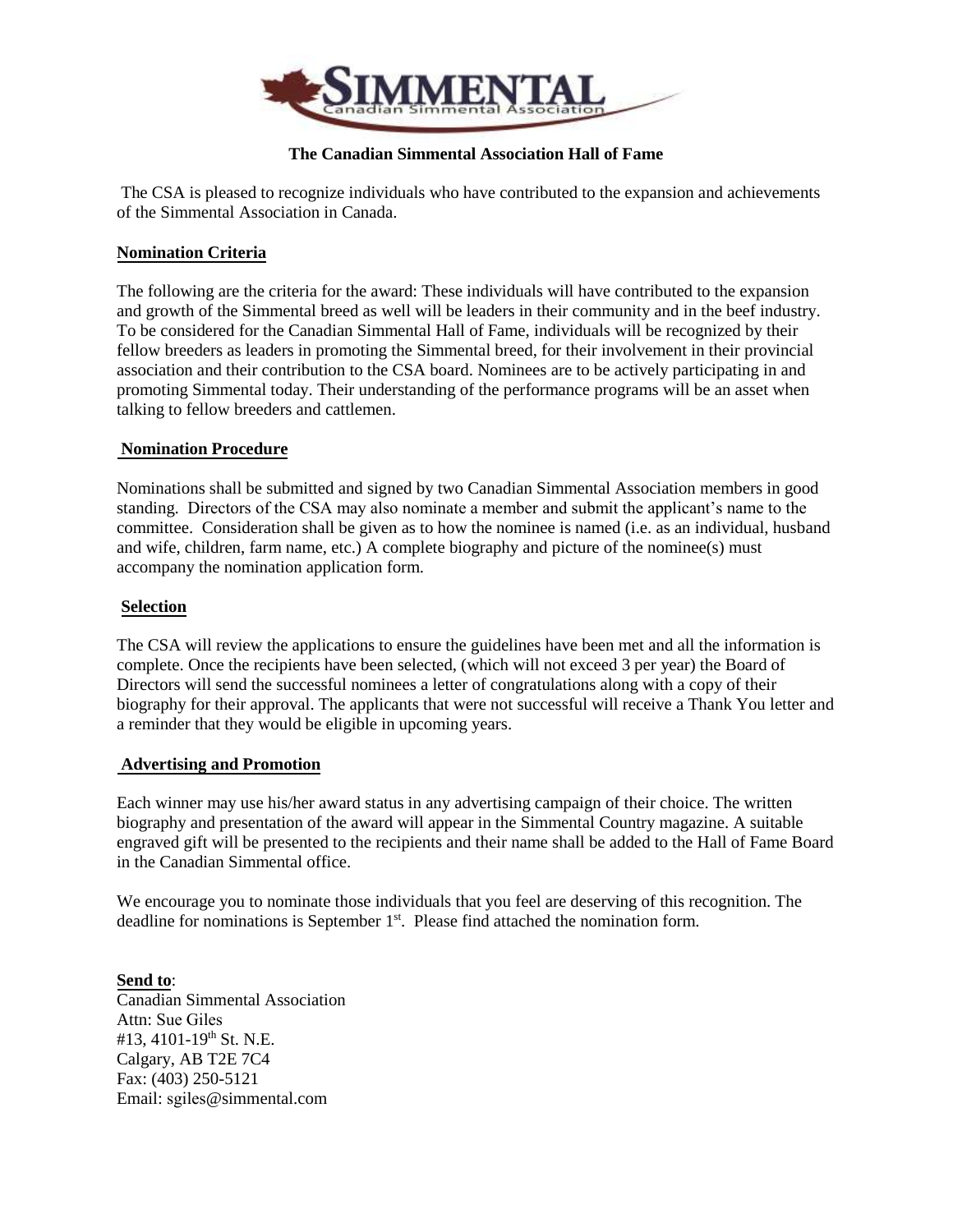

Canadian Simmental Association Hall of Fame

Nomination Form

Deadline September 1<sup>st</sup>

Name of Nominee:

Address of Nominee:

Nomination Submitted by:

Personal History of Nominee:

Date and Place of Birth: Date and Place of Marriage: Number of Children/Gender: <u> 1980 - Andrea Station, amerikansk politik (d. 1980)</u> Names of Children's Spouses: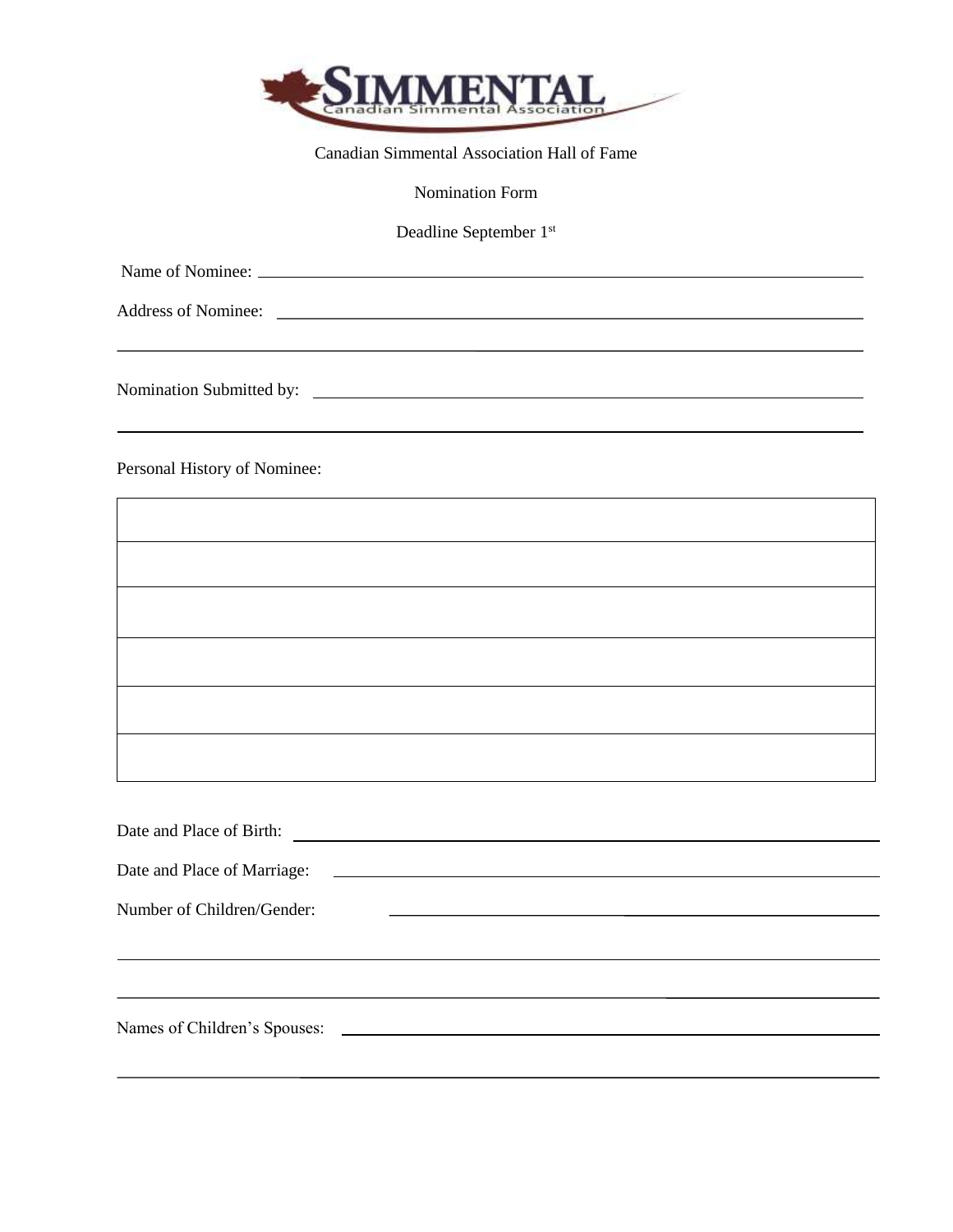

Grandchildren if involved:

Early Family History:

Ē

÷,

Education:

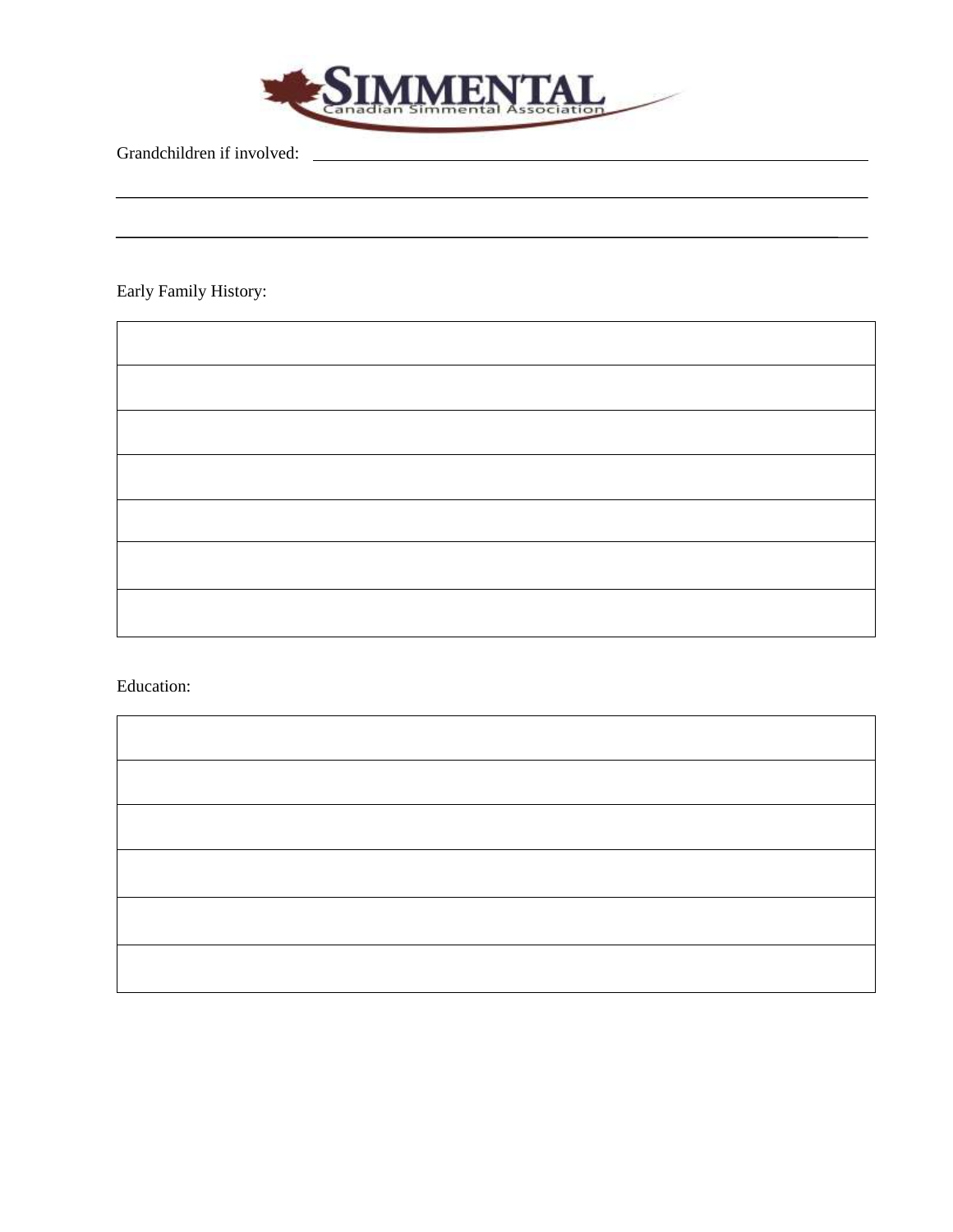

Activities:

Herd Performance:

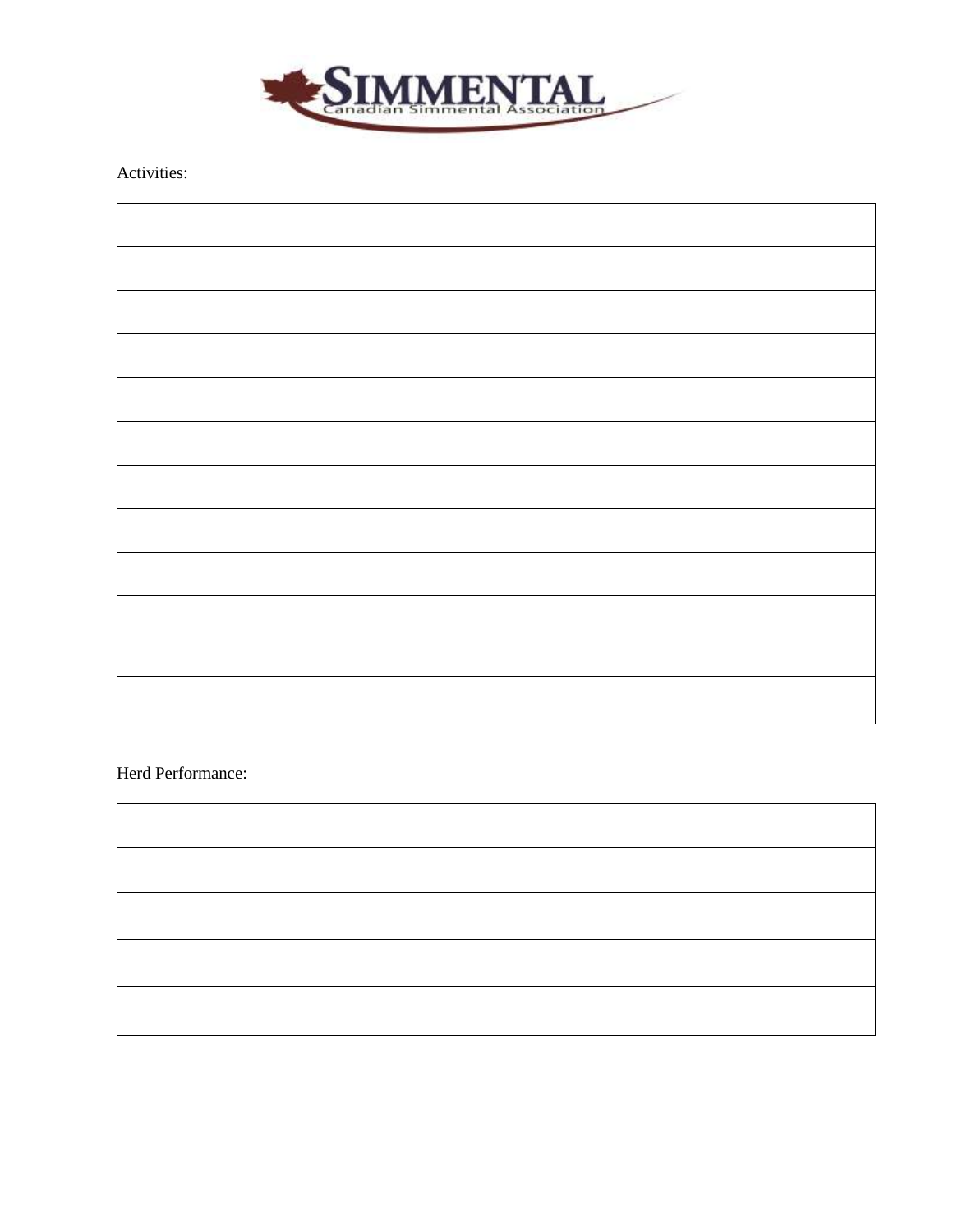

Herd Exposure (Shows, Fairs):

Community/Industry Activities:

Participation in Provincial Boards/Board of Directors/Local Fair Chairperson etc.: